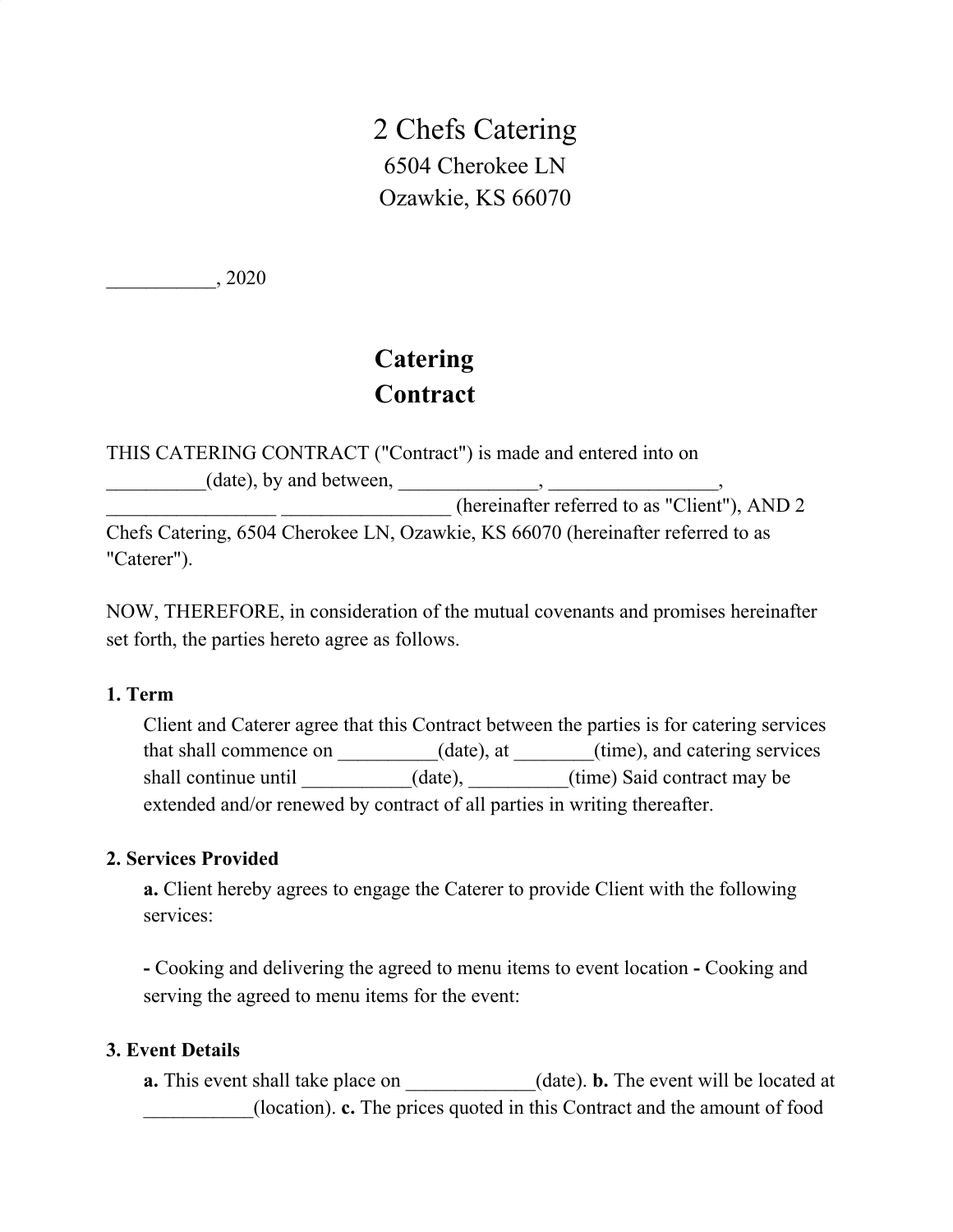prepared and any other necessary preparations are made based on an estimate of  $(\#)$ people people in attendance at the event. It is the anticipation of both parties that all food items prepared shall be adequate to satisfy people.

**D**. Client will contact the Caterer seven (7) days before the event with a final count, which could be less than provided estimate.

## **4. Menu to be Served**

MENU:

Caterer reserves the right to make small changes to the menu only if key ingredients are unable to be sourced due to reasons beyond the control of both parties.

Menu to be served:

## **5. Consideration and Payment Terms**

In exchange for the specified service, the client shall pay the Caterer \$\_\_\_\_\_\_\_ per person in attendance at the event by check or credit card payment via Quickbooks. Client agrees to pay Caterer half of the total due under this contract as an advance upon signing this agreement and the remaining half within five (5) days days after the Event.

A deposit of \$ was received on , and the total due is \$ The Client shall not withhold any amount towards tax from the payment due to the Caterer. Should the guest count go down from the original count of \_\_\_\_\_\_ people, the invoice will reflect the monetary changes. This number needs to be finalized seven (7) days before the event.

## **6. Additional Services**

Client agrees to pay for any and all additional services requested by the client not included in this Contract.

Any additional services requested shall be made by the client in writing.

## **7. Independent Contractor**

It is agreed that Caterer shall perform the specified work as an independent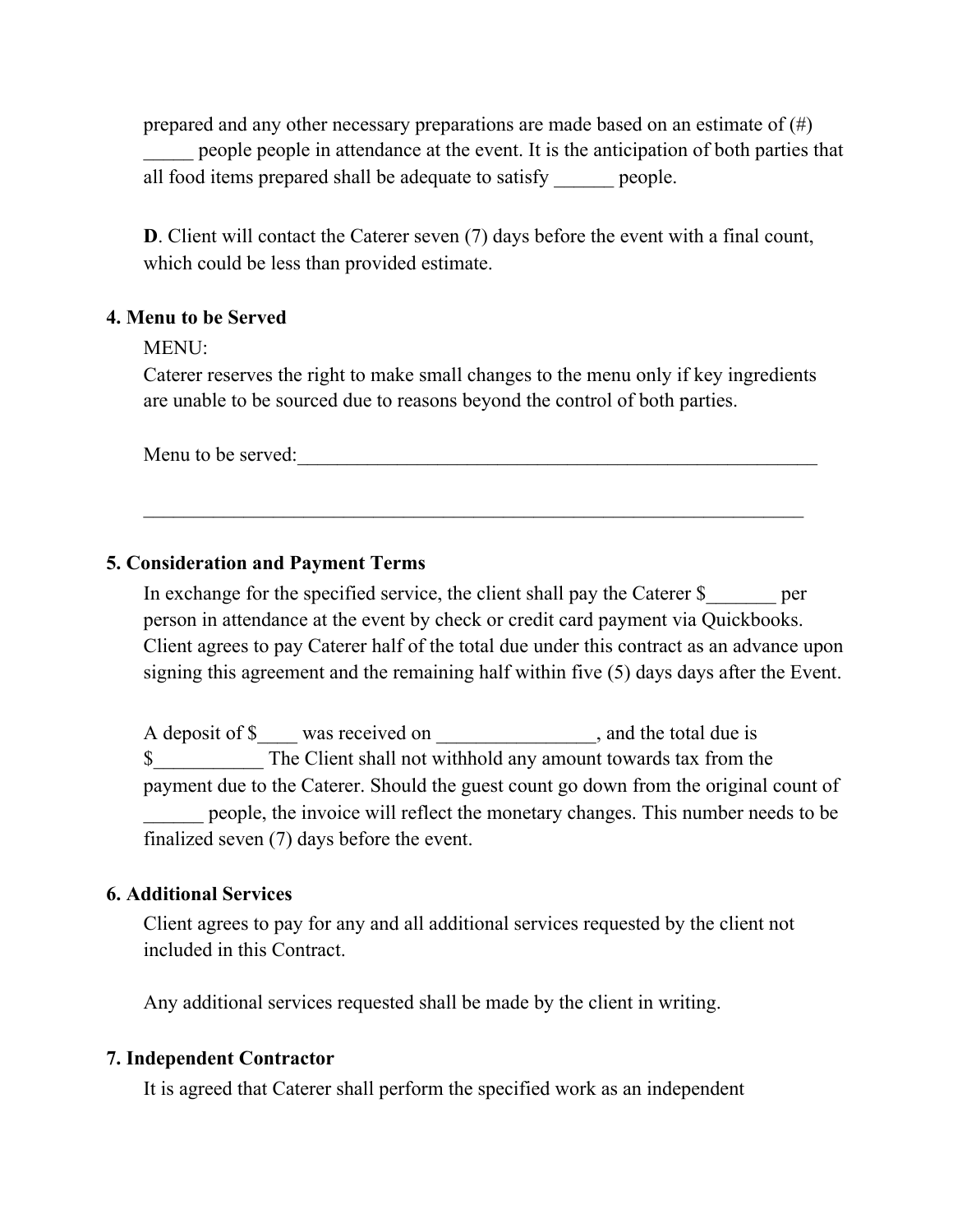contractor. The Caterer shall maintain his or her own independent business and shall use his or her own tools and equipment.

# **8. Force Majeure**

FORCE MAJEURE. Should events beyond the reasonable control of the Caterer or Client occur prior to the Event, including but not limited to: (1) acts of God, (2) war, (3) strikes or labor disputes (other than those of the party seeking the benefit of this section), (4) epidemics or pandemics, (5) terrorism or credible threats of terrorism in Topeka, Kansas or the surrounding areas as substantiated by governmental warnings or advisory notices, (6) curtailment of transportation services or facilities, (7) disaster, fire, in Topeka, Kansas or the surrounding areas, (8) unreasonable extreme inclement weather in Topeka, Kansas, (9) shortages or disruption of the electrical power supply causing blackouts or rolling blackouts or other essential utilities, or (10) Federal, State or local Governmental order, or (11) any other cause reasonably beyond the parties' control, including increased level of Travel Advisory, (collectively referred to as "Force Majeure Event"), making the Event commercially impracticable, impracticable to perform, illegal or impossible to fully or partially perform as contemplated by this Contract, then either Party upon written notice may terminate this Contract without liability to the other Party, with exception for the 10 percent deposit. In such event Client's sole remedy shall be a refund of any monies paid to caterer under this Contract, and Client releases and waives any and all claims and causes of actions against caterer for any losses, costs, or incidental and consequential damages sustained or incurred by the Client as a result of a termination of this Contract due to a Force Majeure Event.

# **9. Cancellation**

In the event of a cancellation by Client for any reason other than attributable to a Force Majeure Event in accordance with Section 8 herein, and Caterer is unable to re-book for a comparable Event on the Date, then Client shall be liable to Caterer for a CANCELLATION FEE determined as follows:

a. If the Client provides Caterer with written notice of the cancellation thirty (30) or fewer days prior to the Date, then Client shall be liable to Caterer for 50% of the catering bill.

b. If the Client provides Caterer with written notice of the cancellation less than sixty (60) days but more than thirty (30) days prior to the Date, then Client shall be liable to Caterer for 25% of the catering bill; and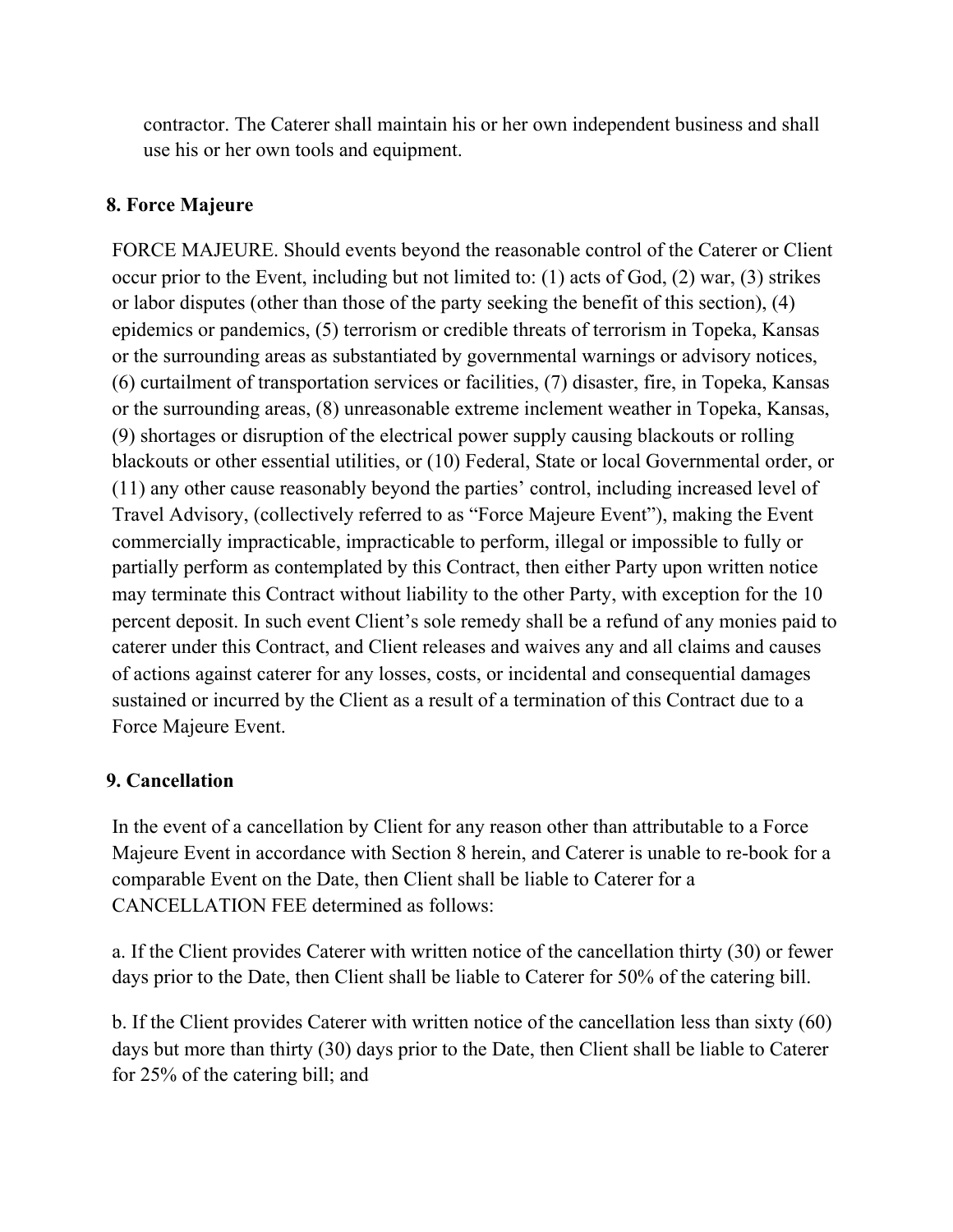c. If the Client provides Caterer with written notice of the cancellation more than sixty (60) days prior to the Date, then Client shall be liable to Caterer for the amount of the Deposit, provided however, that in the event that at least sixty (60) days prior to the Event, Client and Caterer mutually agree to move the Event to a later date, then Caterer will apply the Date Deposit to the new Date ("Rescheduled Date") and Client shall not be liable for any cancellation fee. That said, in the event Client later cancels the Event for the Rescheduled Date at any time, then Client shall be liable to Caterer for 50% of the Catering Bill.

In the event of a cancellation by Client, Caterer shall be entitled to apply the Date Deposit towards the balance of any Cancellation Fee. Caterer will use its best efforts to re-book for a comparable Event on the Date.

# **10. Insurance and Indemnification**

Caterer shall procure and maintain in full force and effect during the term of this Contract a general liability insurance policy. Client agrees to indemnify and hold harmless Caterer for any damage, theft or loss of Caterer's property (including without limitation, equipment, plates, utensils and motor vehicles) occurring at the event that is caused by guests attending the event.

# **11. Rules and Regulations**

Caterer shall work in compliance with all Shawnee county health department rules and regulations with regard to hygienic preparation and service of food.

# **12. Assignment**

This Contract shall not be assignable by either party without the prior written consent of the other party. Subject to the foregoing limitation, this Contract shall inure to the benefit of and be binding on the successors and assigns of the respective parties

# **13. Entire**

# **Contract**

This Contract constitutes the entire contract of the parties with respect to the subject matter, and supersedes any and all other agreements, understandings, statements, or representations, either oral or in writing.

# **14. Applicable**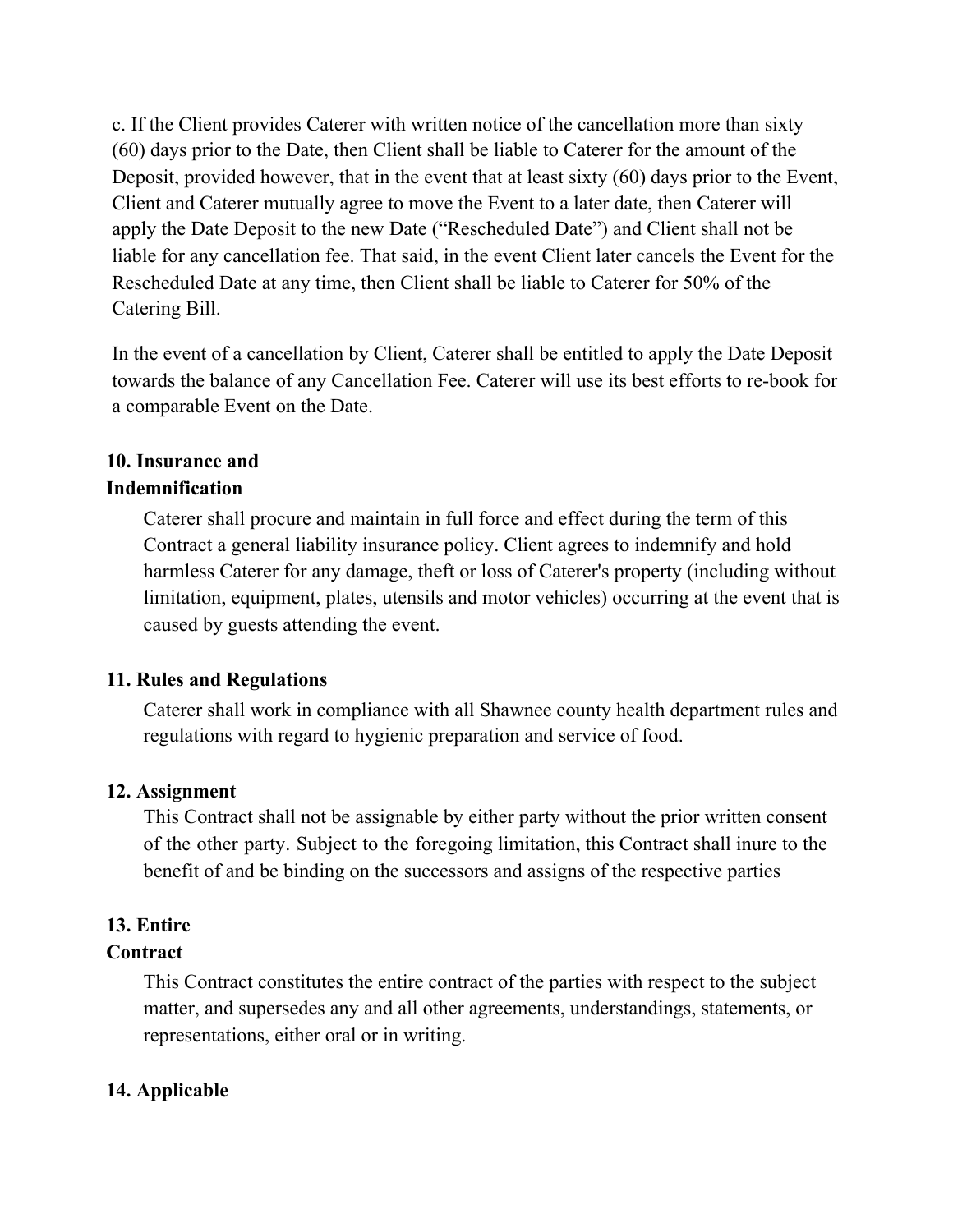#### **Law**

This Contract shall be construed under and in accordance with the laws of Kansas. Any and all disputes arising under or related to this Agreement shall take place and have venue in the courts in Shawnee County, Kansas.

#### **15. Attorney Fees**

If either party institutes suit or other action against the other to enforce this contract or seek damages with respect to default of obligations hereunder, party ruled in favor shall be entitled to recover all costs and reasonable attorney's fees.

## **15. Signatories**

This Contract shall be signed on behalf of \_\_\_\_\_\_\_\_\_\_\_\_\_\_\_\_\_\_\_ (bride and groom) to be and on behalf of 2 Chefs Catering by Patricia Peterson, CO-Owner and shall be effective as of the date first written above.

Executed and delivered by its duly authorized representative as of the date first written above

Patricia Peterson - 2 Chefs Catering